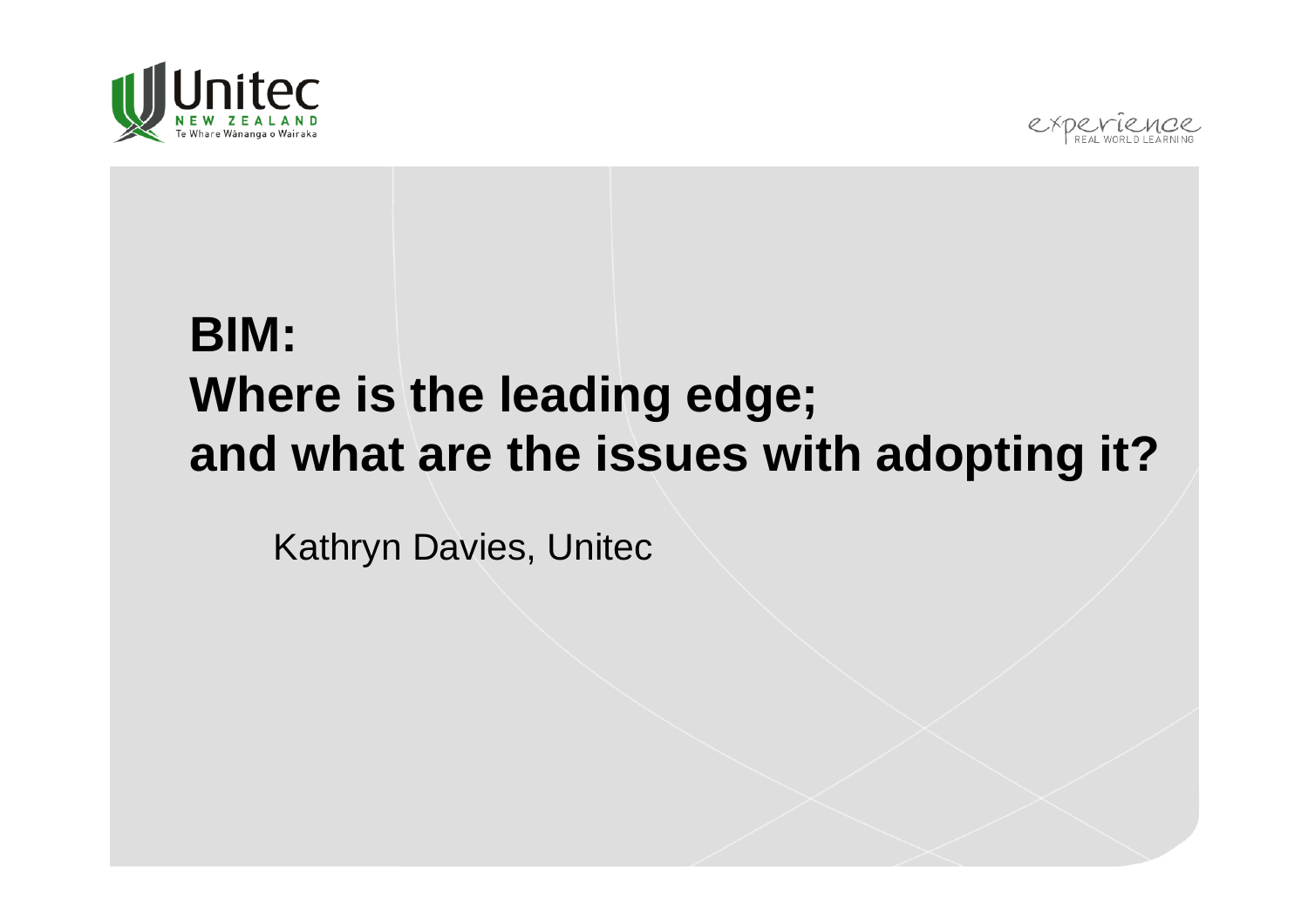



- W78 conference in Chile in July
	- $-$  International working group on IT in Construction "Improving the management of construction projects through IT adoption"

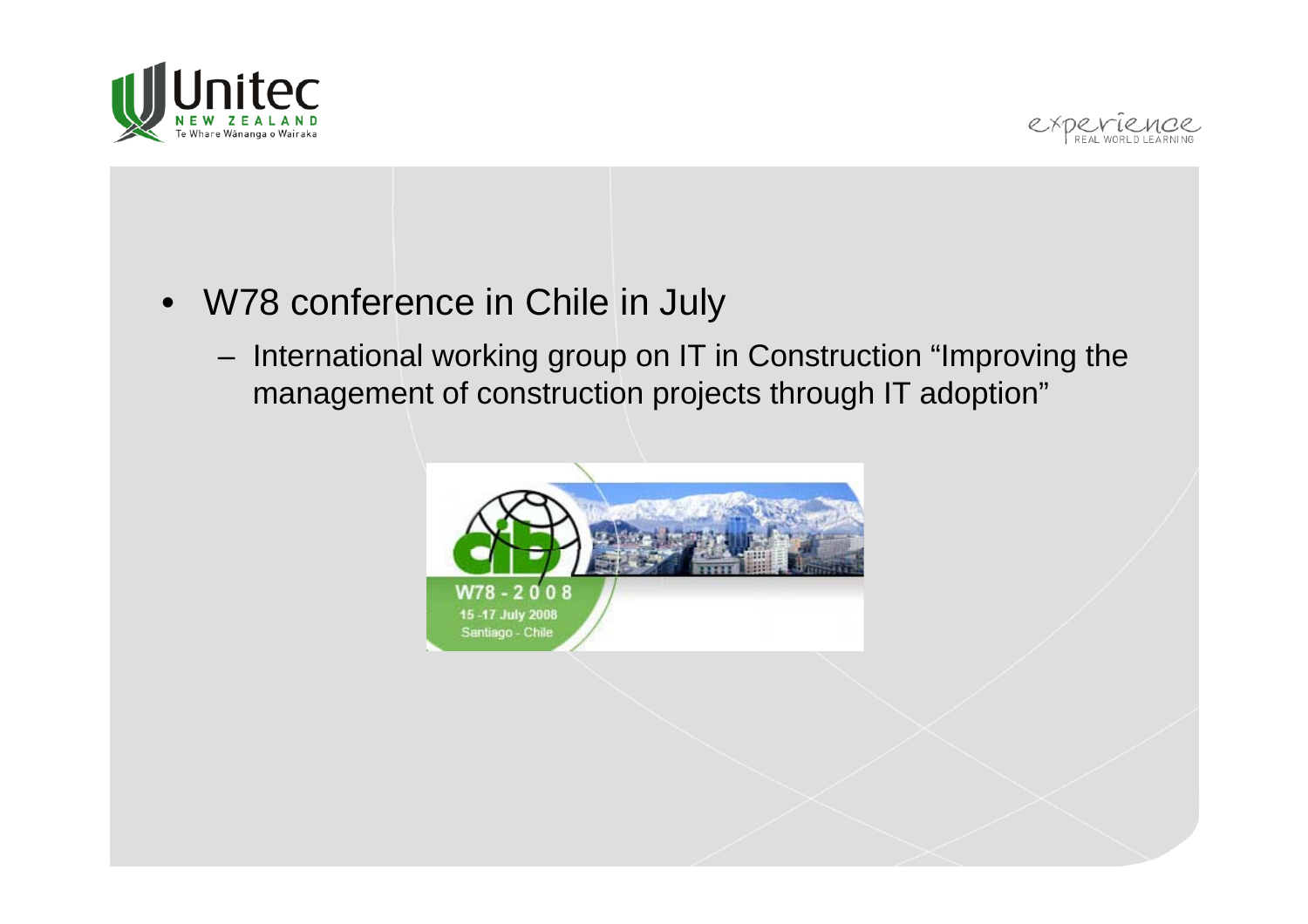

# **Defining BIM**

- Starts with a 3D object-based building model
- Based on construction elements, not just lines and points
- Contains 3 aspects of information about a building
	- Geometry usually a graphical CAD model
	- Attributes of aspects and elements (e.g. costs, scheduling, thermal properties, etc.)
	- Links to additional tools or libraries

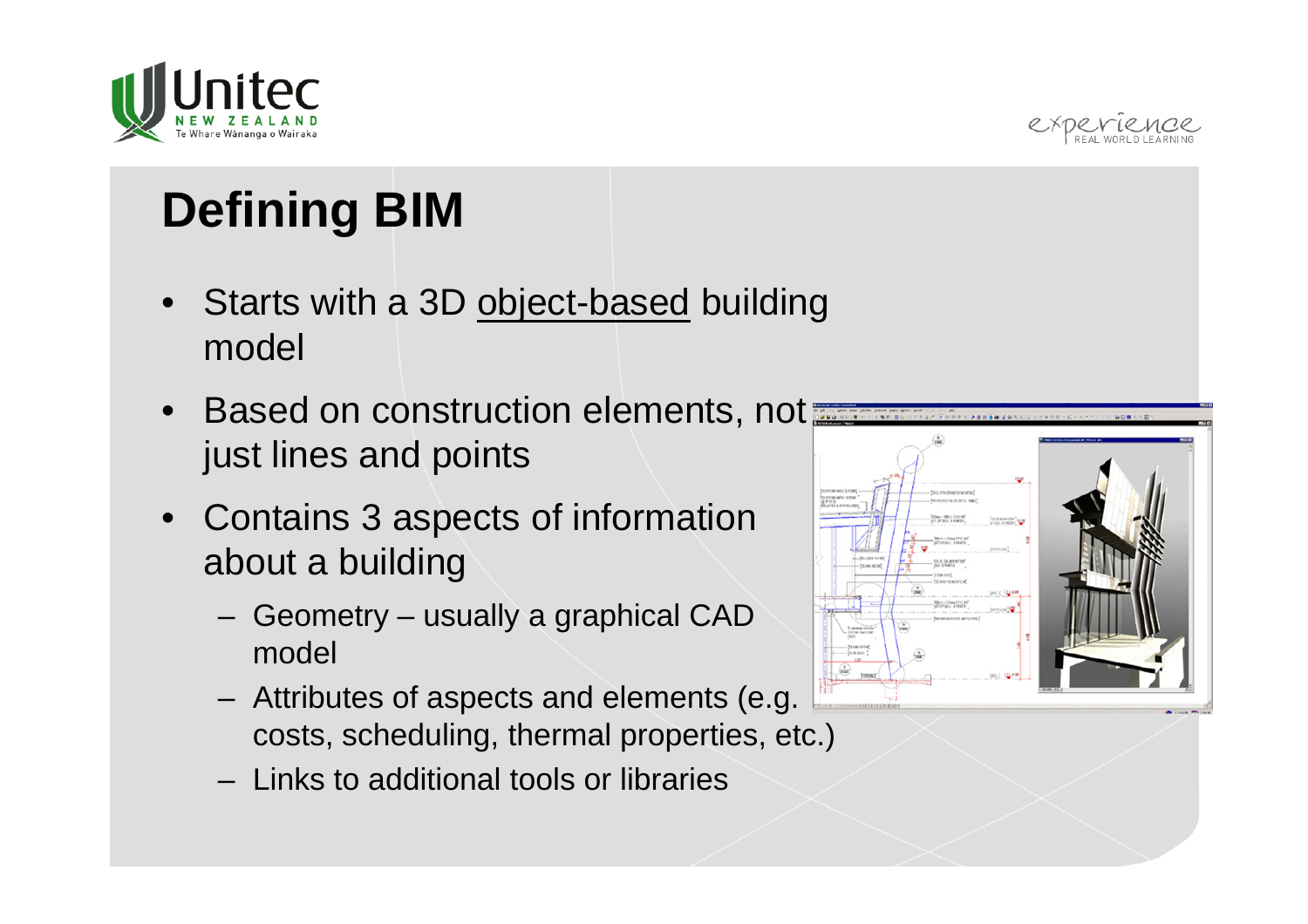

## **VDC**

- Virtual Design and **Construction**
- Based on a BIM, sophisticated simulation tools
- Costing, scheduling
- Encoding of design decisions
- As-designed, as-built, wholelife models of the building

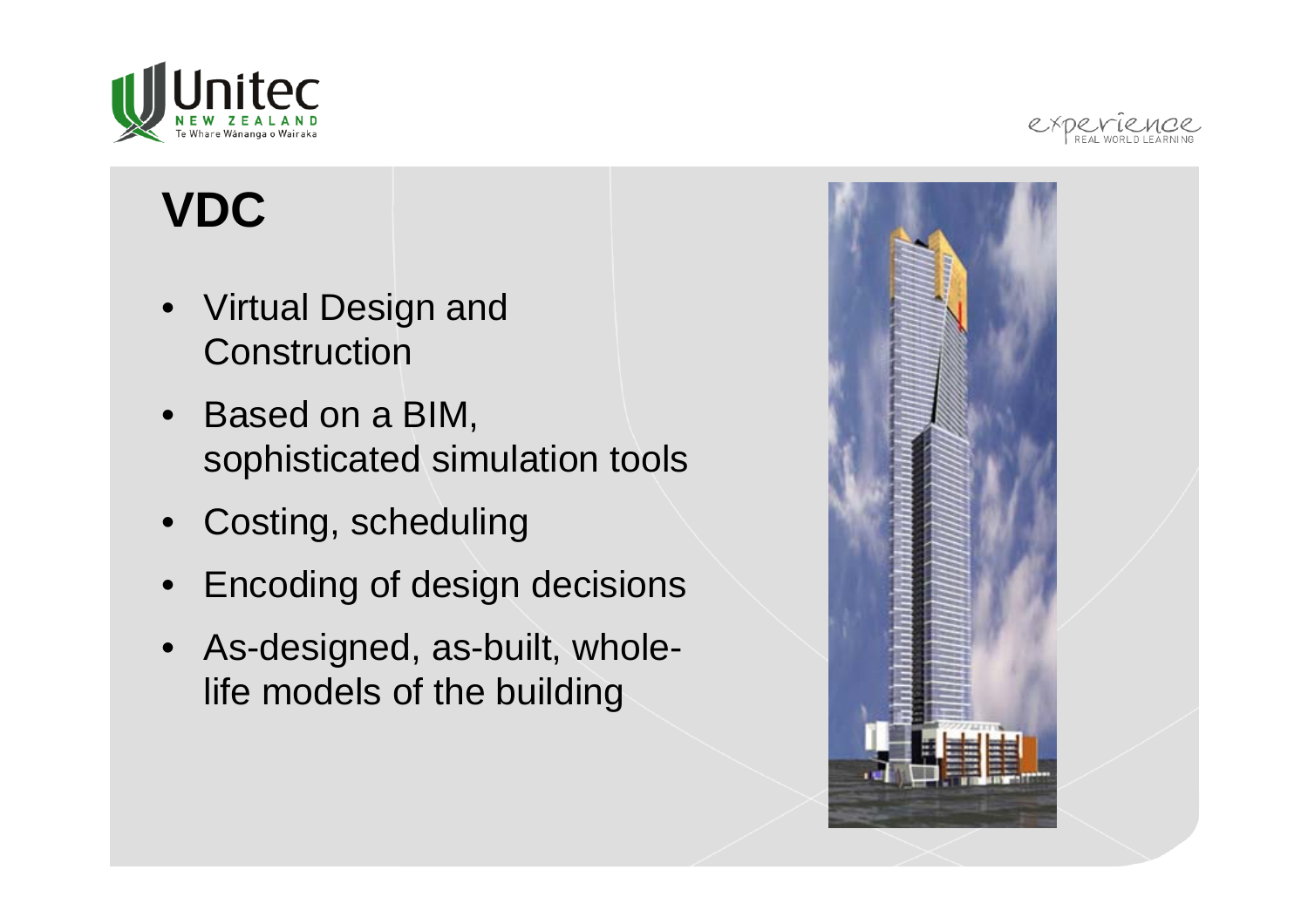



## **Leading edge: links to other tools**

- Dynamic costings
- Specifications management
- Preliminary & on-site scheduling

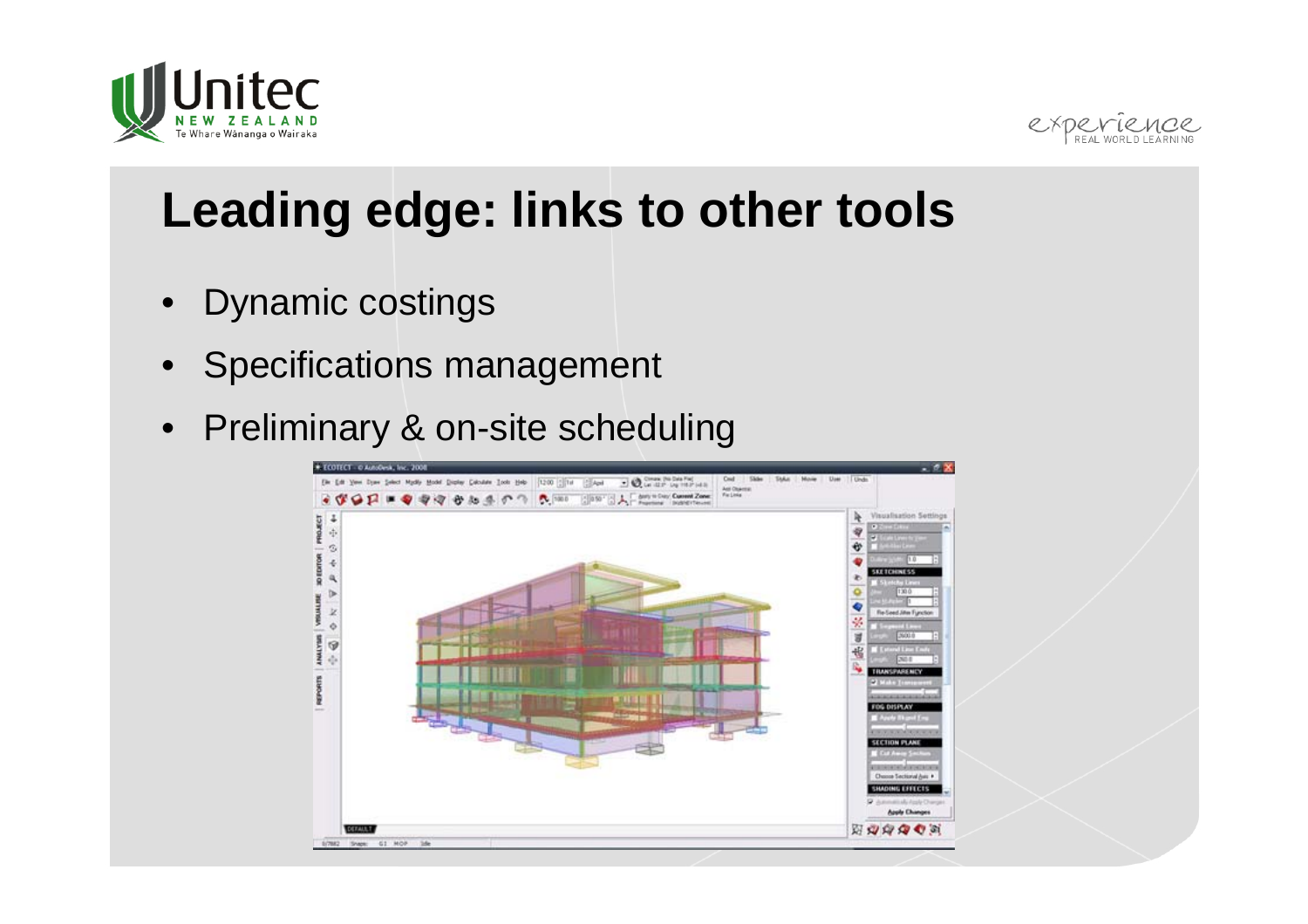



- •Thermal performance
- •Lighting
- •Air quality
- •• Green building analysis;  $\mathsf{CO}_2$  calculations; embedded energy

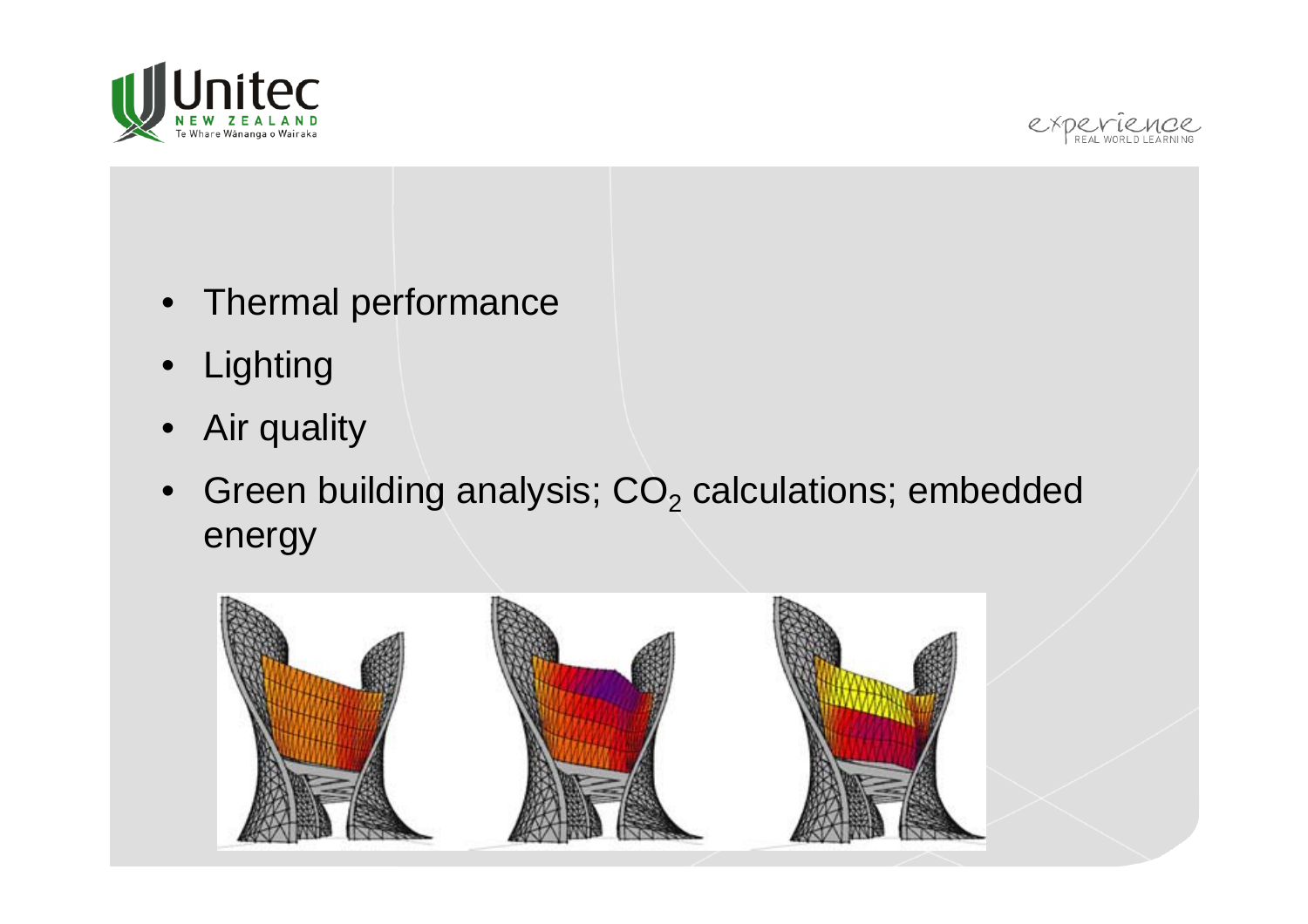



- Fire & smoke modelling
- •Pedestrian & traffic flows
- • Location of equipment and materials
- Code compliance preliminary checks automated
- BMS integration
- •Asset management and tracking
- • Maintenance schedules; building service history

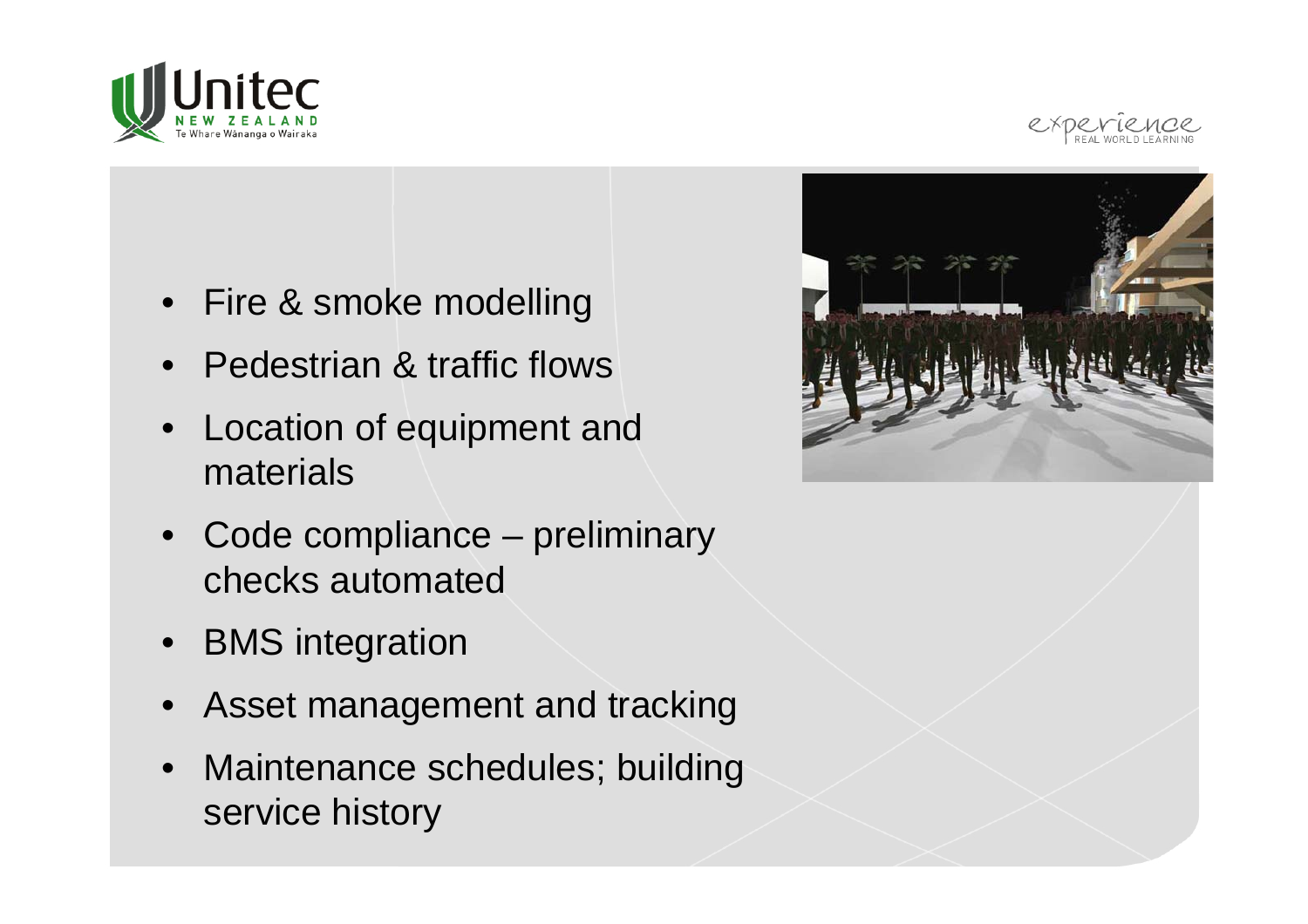



## **Advantages of adoption**

- $\bullet$ Design iterations are increased => better design
- Conflicts are identified early and eliminated
- •Information is consistent across consultants & specialists
- $\bullet$ Return on investment is high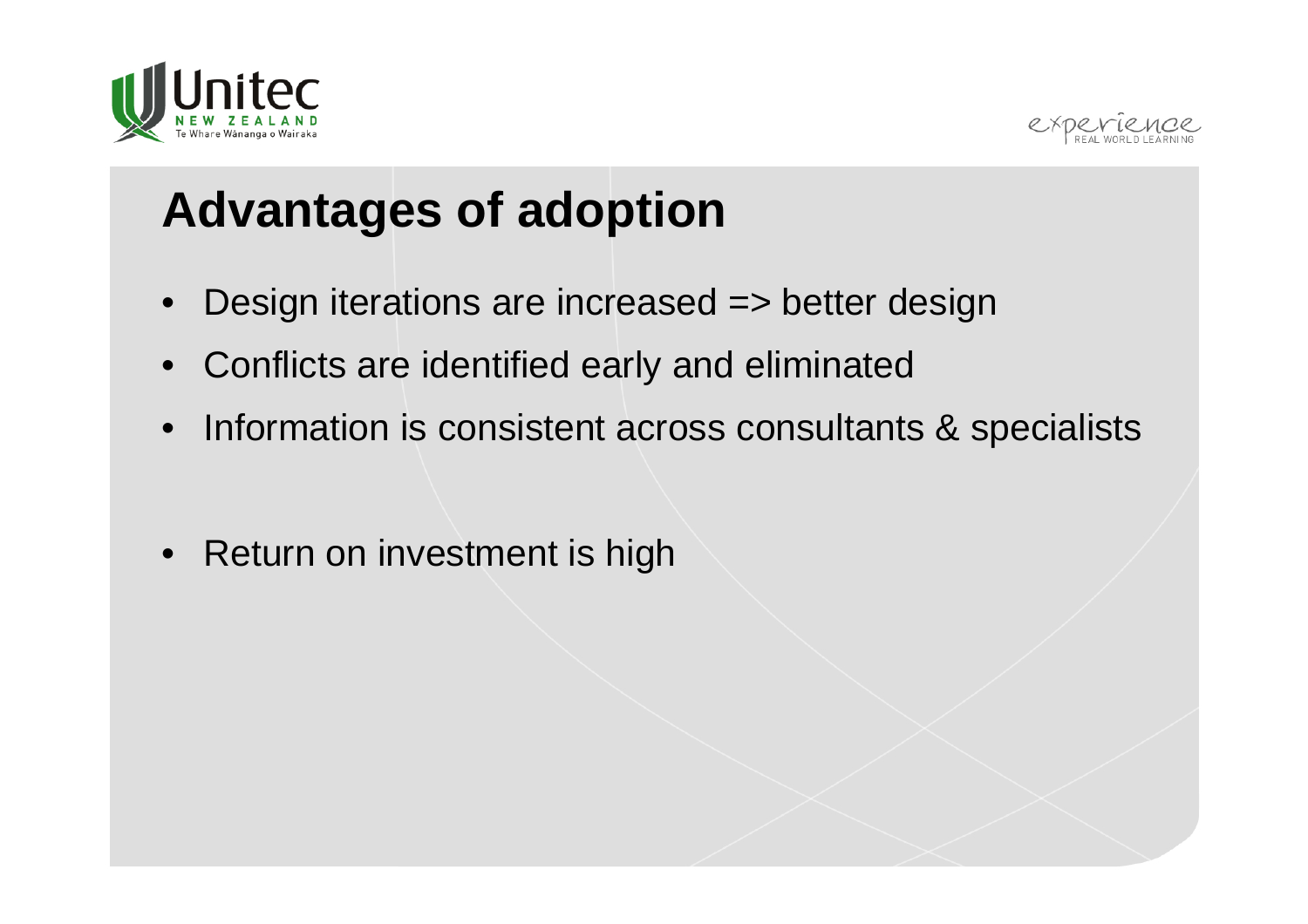



#### **Issues of ownership**

- Who owns the BIM?
- Whose responsibility is it to maintain the information, manage conflicts?
- Who reaps the benefits?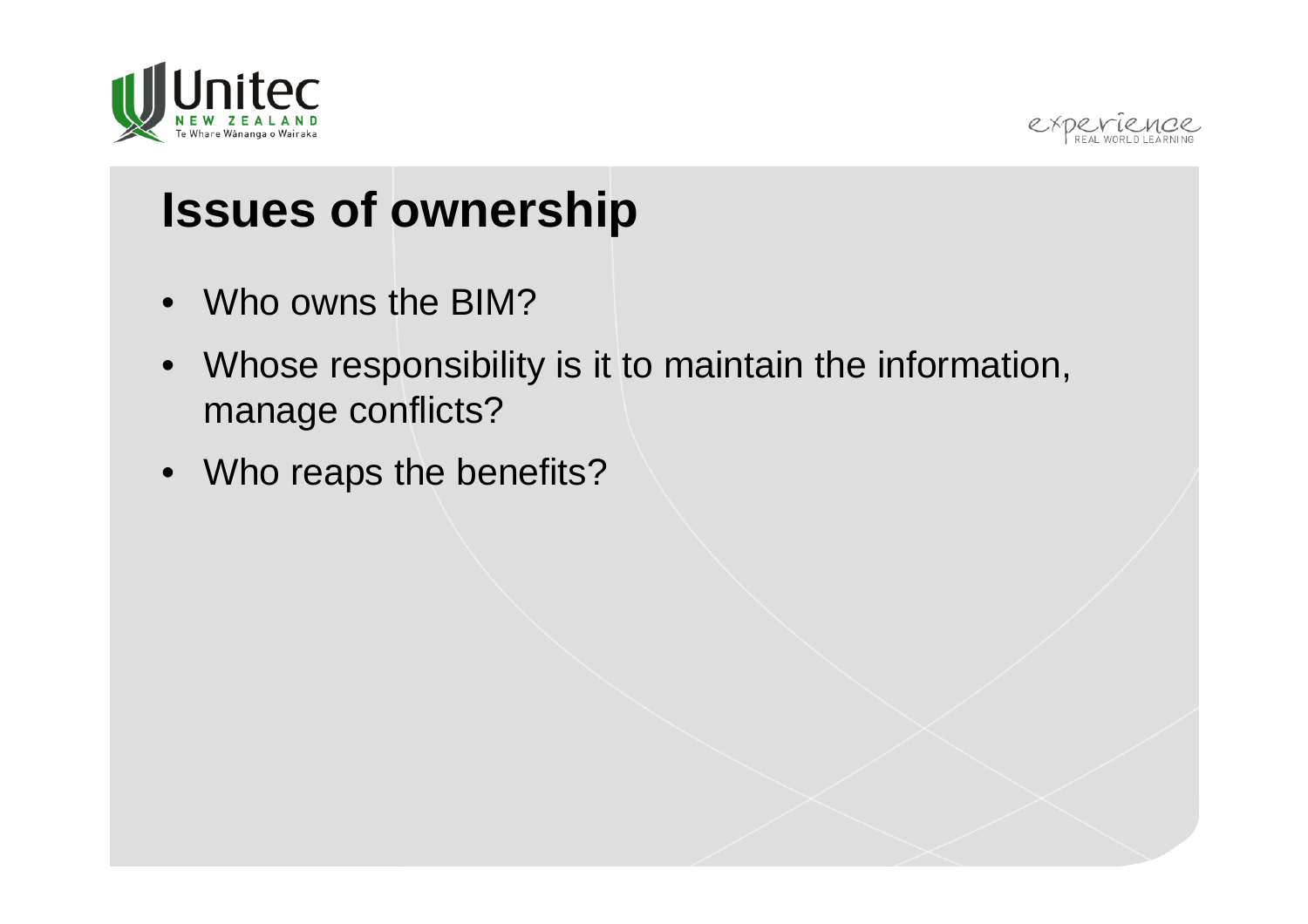



#### **Issues of education and skill**

- $\bullet$  Need modellers who both understand both the requirements of the computer model, and the construction process they are representing.
- Other members of the project team need to understand the applications and limitations of the model.